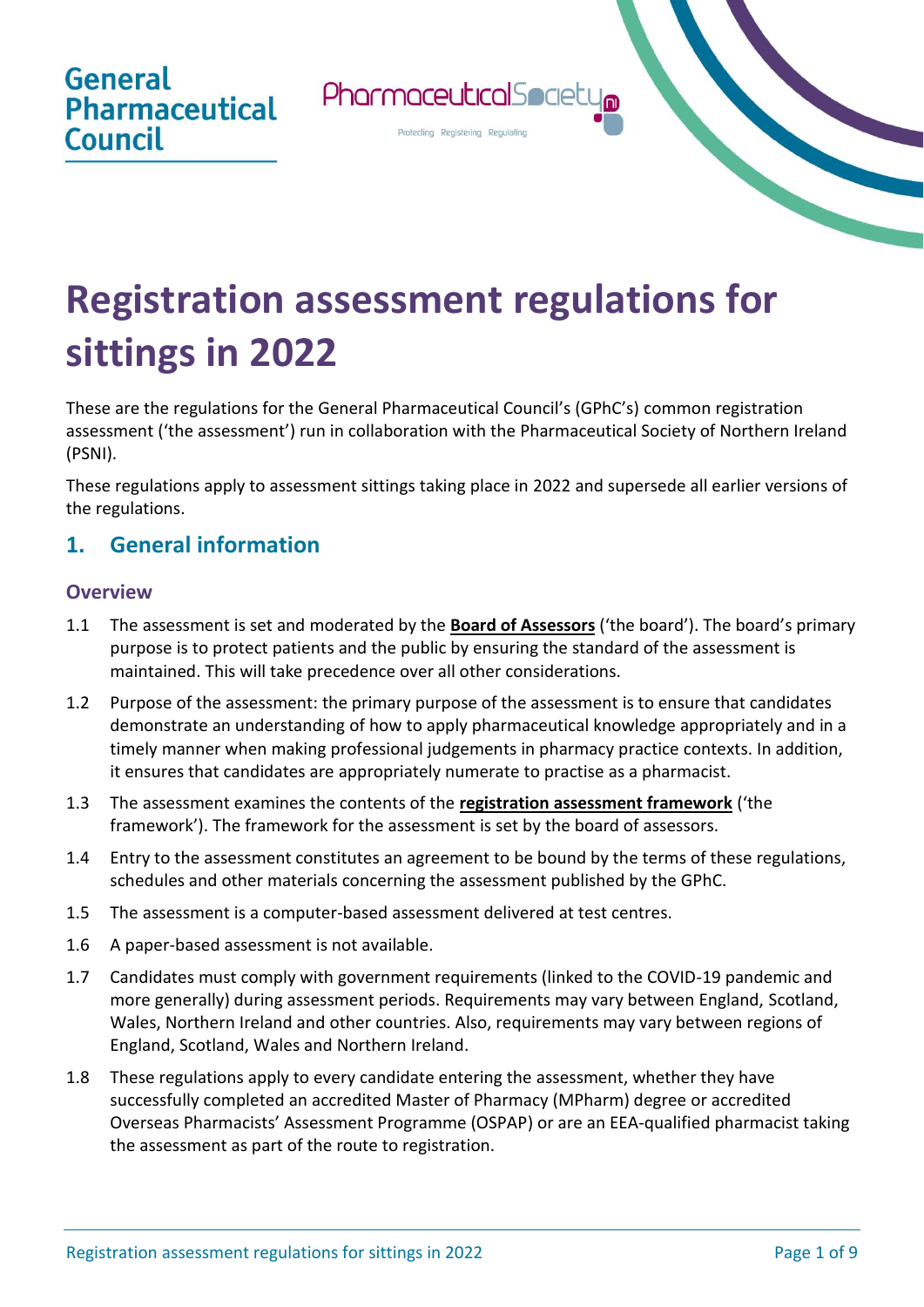- 1.9 In these regulations, 'the Registrar' means the registrar of the GPhC, appointed under the Pharmacy Order 2010.
- 1.10 The board's interpretation of these regulations is final.

#### **Applying for the registration assessment**

- 1.11 In order to sit the assessment, candidates are required to submit a valid and complete application, with all supporting documentation, by the specified date and in the specified manner. If a valid and complete application is not received by the GPhC for Great Britain candidates or the PSNI for Northern Ireland candidates by the specified date, the candidate will not be permitted to sit the assessment.
- 1.12 It is the responsibility of candidates to ensure that documents are submitted to the GPhC or the PSNI in the required format, by the specified date; 'the specified date' will be made provided on the GPhC website.
- 1.13 Candidates who submit an incomplete application, late application, make no application or an application that cannot be validated and verified, will not be entered into the assessment and will not be able to sit the assessment.
- 1.14 It is the sole responsibility of each candidate to ensure that they:
	- 1.14.1 have read and understood the requirements for applying for the assessment;
	- 1.14.2 have read and understood any associated processes they need to follow in order to register for the assessment;
	- 1.14.3 have submitted an application to the GPhC or PSNI with all supporting documentation, by the specified date;
	- 1.14.4 have booked a place to sit the assessment once they have received confirmation of their application from the GPhC or PSNI;
	- 1.14.5 keep the GPhC or PSNI updated and informed about their current email address, postal address and telephone number. Failure to do so may result in essential communications not being received by the candidate.

#### **The assessment**

- 1.15 The assessment comprises two time-limited papers:
	- 1.15.1 Part 1, a 2-hour calculations paper; and
	- 1.15.2 Part 2, a 2.5-hour multiple choice paper.
- 1.16 To pass the assessment, a candidate must achieve the pass mark or greater for Part 1 and Part 2 in the same sitting.
- 1.17 Marks from one sitting cannot be carried forward to another sitting.
- 1.18 Candidates may not be in possession of, or have access to, any reference sources other than those provided during a sitting. Resources such as extracts from BNFs, pictures, charts and Summaries of Product Characteristics, will be provided online during sittings. This list is not exhaustive.
- 1.19 The assessment is set in English.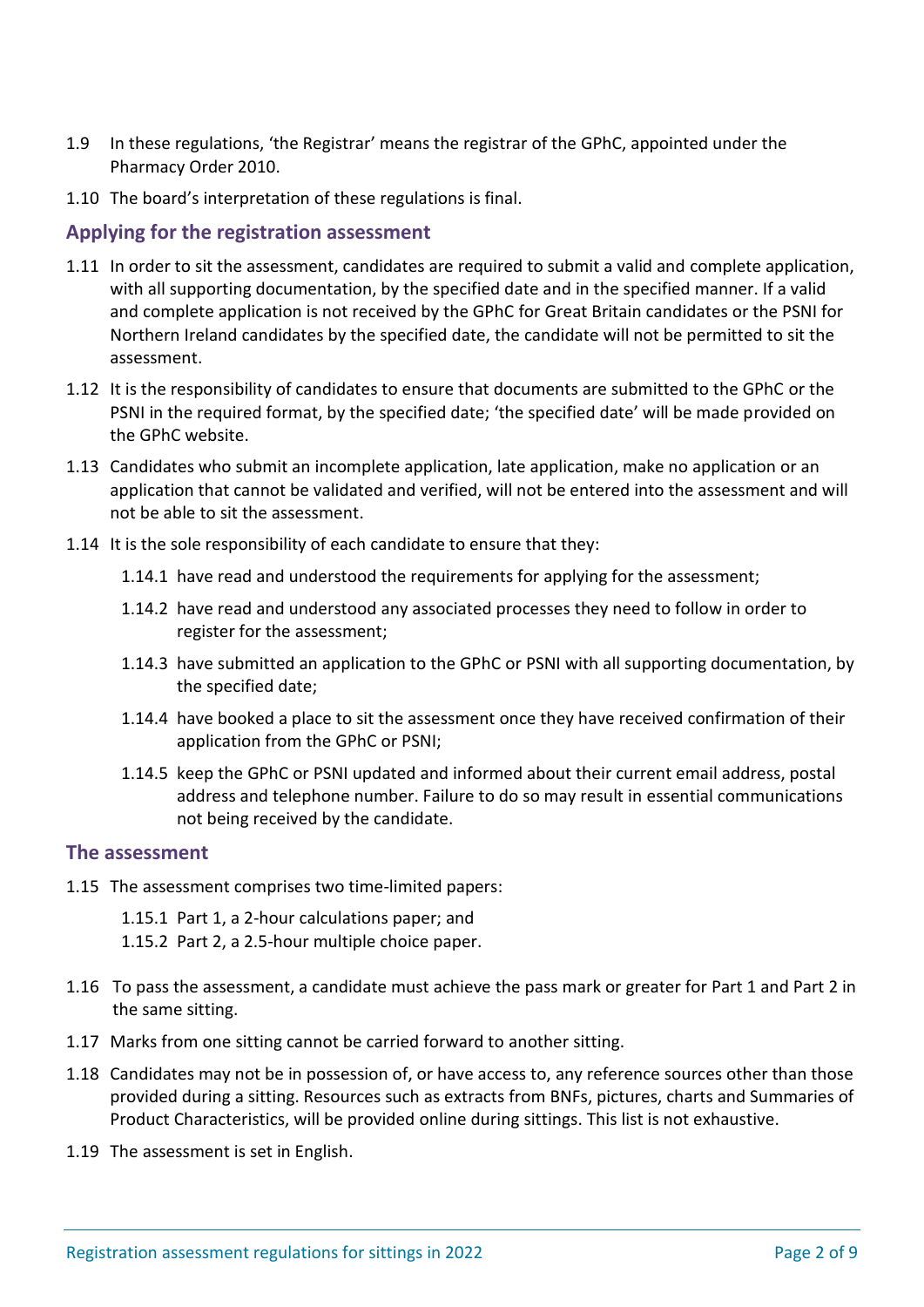1.20 Both papers of a sitting must be sat on the same day. This is to ensure that candidates can apply a breadth of knowledge and depth of reasoning in a defined and limited period of time. For this reason, papers cannot be sat on separate days.

#### **Sitting attempts**

- 1.21 The assessment can be sat a maximum of three times within the time limit available to apply for registration as a pharmacist. For this reason, candidates are not guaranteed or entitled to three attempts at the assessment.
- 1.22 All previous valid sittings, irrespective of the delivery method (for example, paper-based sittings taken within examination venues) count towards the maximum.
- 1.23 Where candidates have had a nullification request granted, an appeal against a failed sitting upheld or have withdrawn from a sitting, this does not negate the timeframe to apply for registration as a pharmacist, and it does not qualify a candidate any further attempts at the assessment if they are outside of the time limit to apply for registration as a pharmacist.

#### **Eligibility to apply to sit the assessment**

- 1.24 To be eligible to apply to sit the assessment, candidates must have received a satisfactory 39 week progress report signed by their designated supervisor (GB) or educational supervisor (NI) and have applied by the specified date. Candidates in NI must have completed not less than 45 weeks of training at the time of the assessment.
- 1.25 For candidates in NI, additional eligibility criteria are specified on the PSNI website.

## **2 Dates of assessment sittings**

2.1 Sitting dates are provided on the GPhC's and PSNI's website.

#### **3 Reasonable adjustments for specific needs**

- 3.1 The purpose of reasonable adjustments is to ensure that candidates are not disadvantaged by a permanent or temporary specific need.
- 3.2 Reasonable adjustments cannot alter the standard of the assessment or undermine its purpose, as described in 1.2.
- 3.3 A candidate who wishes to request reasonable adjustments to accommodate a permanent or temporary specific need must submit the request to the GPhC in the specified format and by the specified date.
- 3.4 To make a request for a reasonable adjustment(s), candidates must meet the requirements as stipulated in the guidance for Requesting a reasonable adjustment in the registration assessment.
- 3.5 Requests for reasonable adjustment, or appeals against decisions made by the adjustments panel, that are received after the deadline will only be heard if the requirements specified in the guidance for requesting a reasonable adjustment for the assessment are met, as detailed on the GPhC's website.
- 3.6 If a candidate does not make a reasonable adjustment request in accordance with 3.3 and 3.4, makes a request which is not granted, or has their appeal rejected in accordance with 3.8 and still decides to sit, they will have deemed themselves fit to sit.
- 3.7 Adjustments will not be retracted once granted.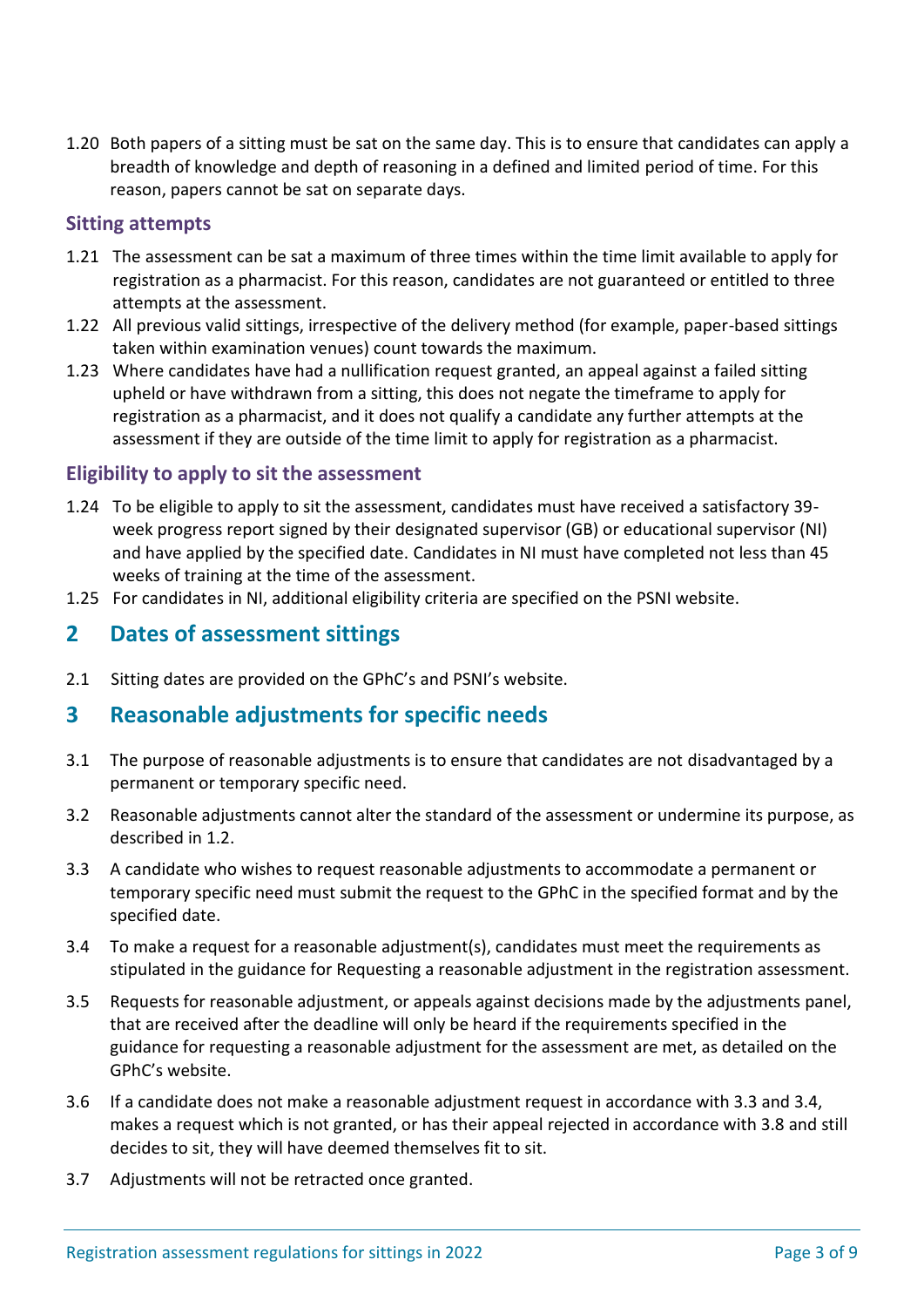- 3.8 Candidates may appeal to the Registrar against a decision made by the adjustments panel by the specified date, on the following grounds only:
	- 3.8.1 there are reasonable grounds to believe that there was a procedural error that affected the outcome of the decision, and/or;
	- 3.8.2 there is credible evidence that could not have been obtained or known to the candidate at the time of the application that may have influenced the decision of the adjustments panel.
- 3.9 Appeals must be submitted via the method specified in the guidance for requesting a reasonable adjustment for the assessment on the GPhC's website.
- 3.10 There are two possible outcomes to an appeal against an adjustment request that is not granted:
	- 3.10.1 the appeal is not upheld, in which case the original decision of the adjustments panel stands, and the request is not granted, or;
	- 3.10.2 the appeal is upheld, in which case the request is granted or partially granted.

## **4 Admission to and conduct in the assessment**

- 4.1 Final instructions will be provided to all candidates by the GPhC before the assessment sitting.
- 4.2 Candidates are required to provide identification documents, as specified by the GPhC, in order to verify their identity at the test centre. Only the specified documents will be accepted.
- 4.3 Candidates will not be permitted to sit the assessment if they arrive more than 15 minutes after the start time for that paper.
- 4.4 Candidates may not leave the assessment room during each part of the assessment except to use toilet facilities. Candidates must notify an invigilator who will escort them from their seat to the facilities.
- 4.5 During the assessment, other than IT equipment being used to sit the assessment, only the items in the *Registration assessment permitted item list for 2022 sittings* (included on the dedicated sitting page on the GPhC website and in the assessment day guidance) may be present on a candidate's person, or accessible to a candidate on, or within the vicinity of, the candidate's workstation. The only exceptions are items permitted by the adjustments panel in advance of the sitting through the reasonable adjustment process.
- 4.6 Candidates may use pen and paper for rough working during a sitting. These will be provided by test centre staff. These items must remain intact and will be collected in at the end of each paper. Writing materials cannot be removed from the test centre.
- 4.7 No mobile phones, cameras, devices with communication functionality or smart technology, watches of any kind, or other electronic devices of any kind may be present on a candidate's person, or accessible to the candidate during the assessment. The exception is electronic devices which have been permitted by the adjustments panel in advance of the sitting through the reasonable adjustment process.
- 4.8 No books, documents, or printed or hand-written written materials of any kind may be present on a candidate's person, or accessible to the candidate, at any time during the assessment (other than writing materials provided by test centre staff). The exception is materials that have been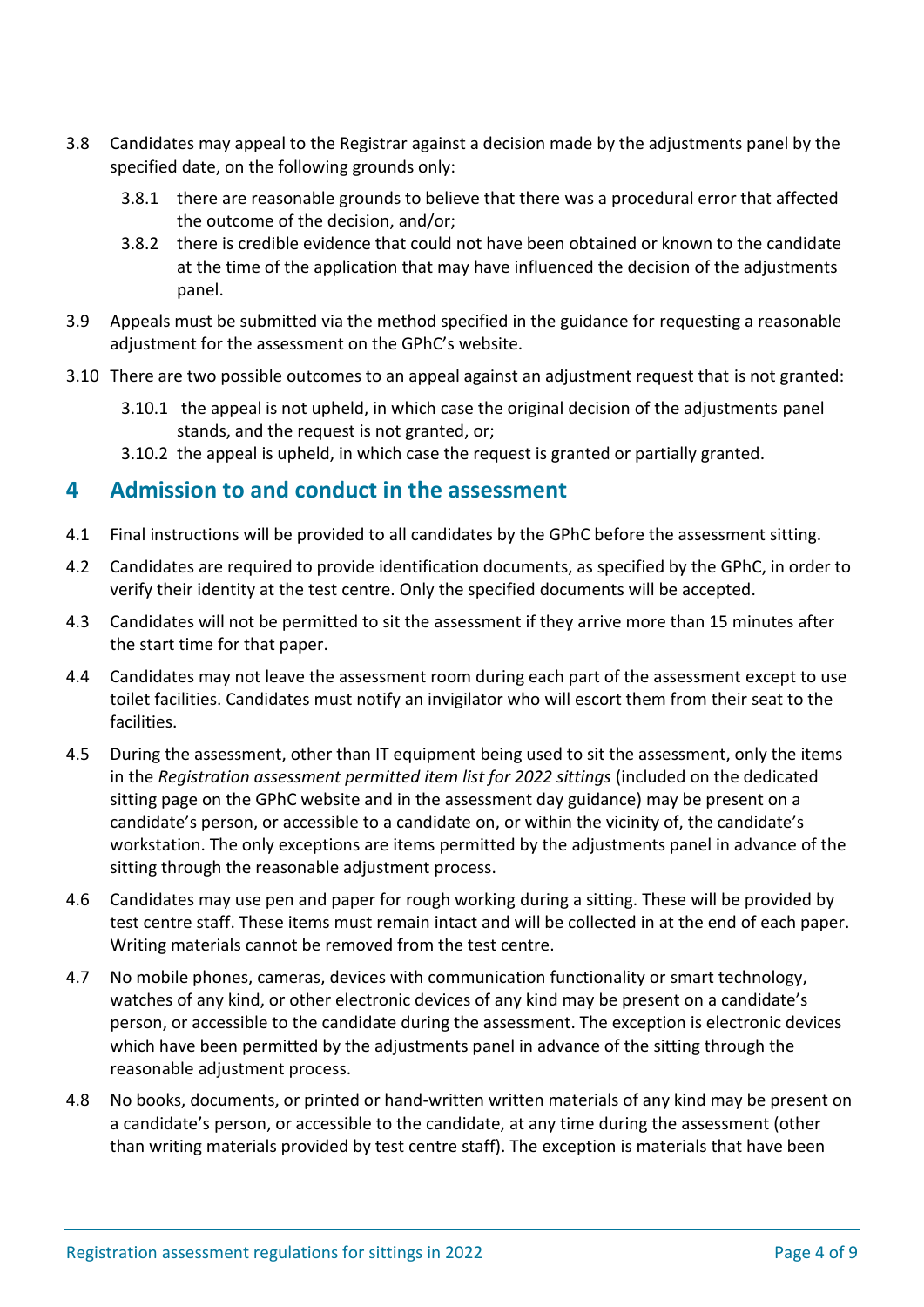permitted by the adjustments panel in advance of the sitting through the reasonable adjustment process.

- 4.9 Any bag or other belongings brought to the assessment by a candidate must be left in a place specified by the test centre. No liability for the loss of any item(s) will be accepted by the test centre or the GPhC.
- 4.10 Assessment questions are the copyright property of the GPhC. The copying, saving, or recording of questions in any format constitutes misconduct. If misconduct is proven, it will result in a candidate being failed. Questions may not be distributed or shared by candidates in any way, including by email or text message, or posting on social networking sites. This list is not exhaustive.
- 4.11 Candidates must follow all instructions given to them by test centre staff.
- 4.12 Contravention of regulations 4.2 4.11 by a candidate may be considered as alleged misconduct. See section 8 'alleged misconduct'.

#### **5 Withdrawal from the assessment**

- 5.1 A candidate may withdraw from an assessment sitting at any point before the sitting, and up to five working days after the sitting if they choose not to sit. A candidate should not sit the assessment if they consider that their performance is likely to be adversely affected by illness, indisposition due to COVID-19 related circumstances or other circumstances.
- 5.2 A candidate who withdraws and does not sit the assessment, must inform the GPhC using the method specified on the GPhC's website on or before the specified date. If a candidate withdraws from a sitting, that sitting is not counted as one of their sitting attempts.
- 5.3 Once a candidate has notified the GPhC of their decision to withdraw from a sitting in line with 5.2, the decision is final and cannot be reversed. Once a candidate has withdrawn from a sitting, they will no longer be permitted to sit that sitting of the assessment, regardless of eligibility.
- 5.4 A candidate who applies to enter a sitting of the assessment, and has been approved, but does not sit, and does not notify the GPhC of their decision to withdraw in line with 5.2, will forfeit the sitting attempt through non-attendance. The sitting will be removed from the total number of remaining sitting attempts available to the candidate within their timeframe to apply for registration as a pharmacist.
- 5.5 Where a candidate has not complied with 5.2, by not notifying the GPhC of their withdrawal within the time stipulated, they will forfeit the assessment fee for that sitting.

# **6 Being fit to sit the assessment**

- 6.1 It is the sole responsibility of every candidate to ensure that they only sit the assessment if they are fit to do so. Being 'fit to sit' means that a candidate knows of no reason why their performance would be adversely affected during the assessment. A candidate who is affected by illness or other adverse circumstance before the sitting, but decides to sit the assessment, will be treated as being fit to sit by the board. For further information on making a decision to sit the assessment see the GPhC's website.
- 6.2 If, on or before the day of an assessment, a candidate knows of an illness or adverse circumstance that might affect their performance, they should not sit. An illness or adverse circumstance known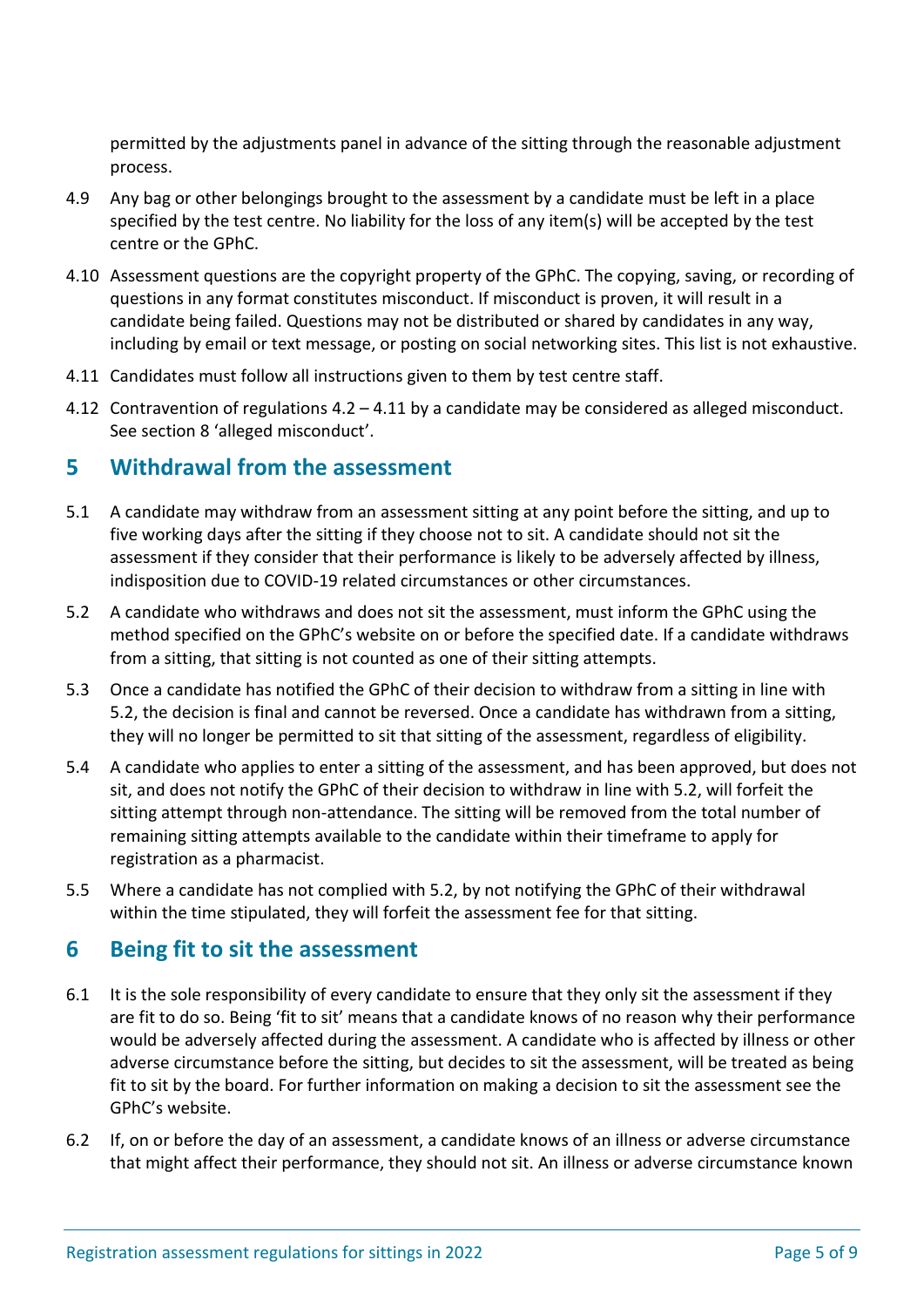to a candidate on or before the day of an assessment cannot be used as grounds for nullification of the sitting attempt, or as grounds for an appeal or as evidence in an appeal.

#### **Nullification of sitting attempt**

- 6.3 A candidate who is taken ill or experiences other adverse circumstances during the assessment, must draw this to the attention of test centre staff immediately, in order for the member of staff to assist with the indisposition. The member of test centre staff will submit a report to the GPhC. If the candidate wishes their circumstances to be considered by the board under the provision of 6.4, they must then submit a written request to the board, via the GPhC, for their illness or adverse circumstances to be considered under the provisions of 6.4 below.
- 6.4 Request for an assessment attempt to be nullified: a candidate who considers that their performance has been affected by illness or other circumstance during the assessment, may request in writing to the board that they be deemed not to have sat the assessment on this occasion, and that their assessment attempt be nullified.
- 6.5 In order for a request to be considered under 6.4 the request must be in the specified format, including appropriate supporting evidence as detailed in 6.3. The request must be received by the specified date after the assessment, to ensure that it can be considered by the board at its postassessment meeting.
- 6.6 The lack of specified items which are to be supplied by the candidate, as specified on the *Registration assessment permitted item list for 2022 sittings* and in the assessment day guidance, cannot be used as grounds for nullification; this includes failure to bring a functioning calculator that conforms to one of the makes and models specified.
- 6.7 When considering a candidate's request for their assessment attempt to be nullified, the board will do so before undertaking the process of awarding results and without knowing the candidate's provisional marks.
- 6.8 The board will consider nullification requests without knowing the candidate's identity, the number of their assessment attempt, or whether or not they have been granted an adjustment.
- 6.9 If the board grants the candidate's request for nullification, the candidate will not be informed about any marks they might have obtained, and they will be deemed not to have sat. The candidate may apply to re-sit a subsequent sitting of the assessment provided that they meet the eligibility requirements and are able to meet the time limit to apply for registration as a pharmacist. For such a further sitting, the candidate will be required to pay a new fee.
- 6.10 If a candidate's request for their assessment attempt to be nullified is not granted, the board will move on to consider their marks with those of other candidates within the process of awarding results. The board will not pay further regard to the candidate's reported illness or other adverse circumstance.

#### **7 Notification of results**

7.1 GPhC candidates will be notified of their individual results by the GPhC, and PSNI candidates will be notified of their individual results by the PSNI. Candidates will be provided with the mark required for each paper in order to pass the assessment, along with the mark they achieved for each paper, and their overall pass or fail result.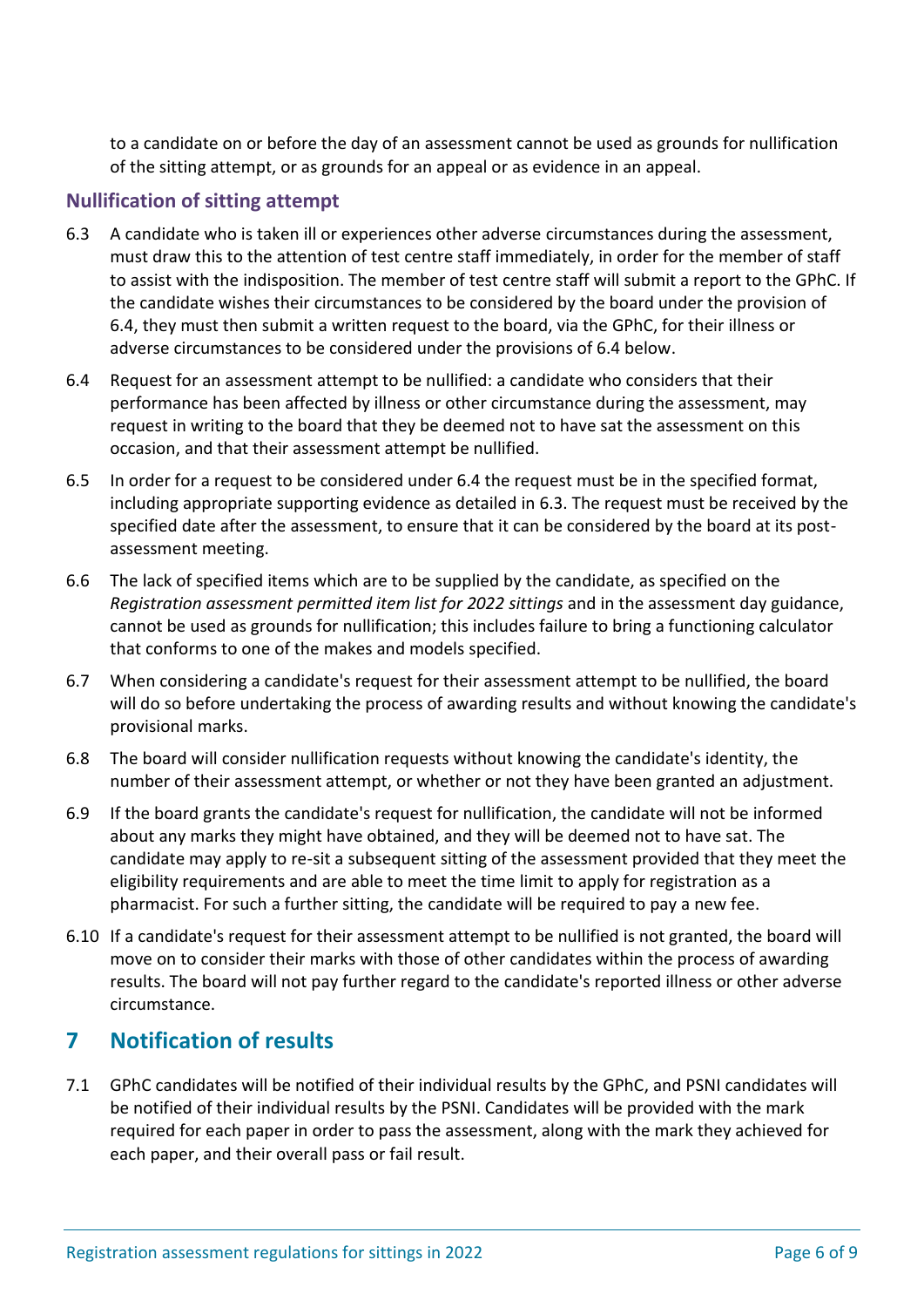7.2 Individual candidate results will not be provided to anyone other than the candidate, in any circumstances.

# **8 Alleged misconduct**

- 8.1 The GPhC reserves the right to withhold notification of an assessment result to a candidate if misconduct by the candidate in the assessment, or pertaining to the assessment, is alleged. Notification of the candidate's result will be withheld while the alleged misconduct is investigated.
- 8.2 Cases of alleged misconduct will be heard in accordance with the process for investigating and hearing allegations of misconduct in the assessment.
- 8.3 Cases will be judged on balance of probabilities.
- 8.4 If it is concluded that misconduct has taken place, the candidate will be deemed to have failed that sitting of the assessment, irrespective of the marks they obtained. If a candidate is failed as a result of misconduct being determined, their marks will not be released. The candidate will be required to declare the finding of misconduct at any subsequent application for registration as a pharmacist with the GPhC or PSNI and this will be considered alongside any subsequent application.
- 8.5 Appeals against outcomes of hearings of alleged misconduct may be made to the Registrar.
- 8.6 Examples of misconduct include:
	- a. Disturbing other candidates with inappropriate behaviour, which is behaviour likely to distract another candidate during a sitting;
	- b. being in possession of items specified in 4.8;
	- c. being in possession of other items, unless permitted by the adjustments panel in advance of the sitting through the reasonable adjustment process. This includes items being present on a candidate's person, or accessible to the candidate on, or within the vicinity of, the candidate's workstation during the assessment;
	- d. being in possession of any form of reference source, revision material, written material or document, unless permitted by the adjustments panel in advance of the sitting through the reasonable adjustment process;
	- e. being in possession of an electronic device including mobile phone, camera, device with communication functionality or smart technology unless permitted by the adjustments panel in advance of the sitting through the reasonable adjustment process;
	- f. being in possession of a watch unless permitted by the adjustments panel in advance of the sitting through the reasonable adjustment process;
	- g. being in possession of a calculator during the part 1 paper that is not a model approved by the GPhC, or during the part 2 paper where calculators are not permitted;
	- h. concealing reference texts/revision material, including handwritten reference sources/revision material, in the environs of the assessment area;
	- i. leaving the assessment room during a sitting for any reason other than to visit toilet facilities, or without notifying an invigilator;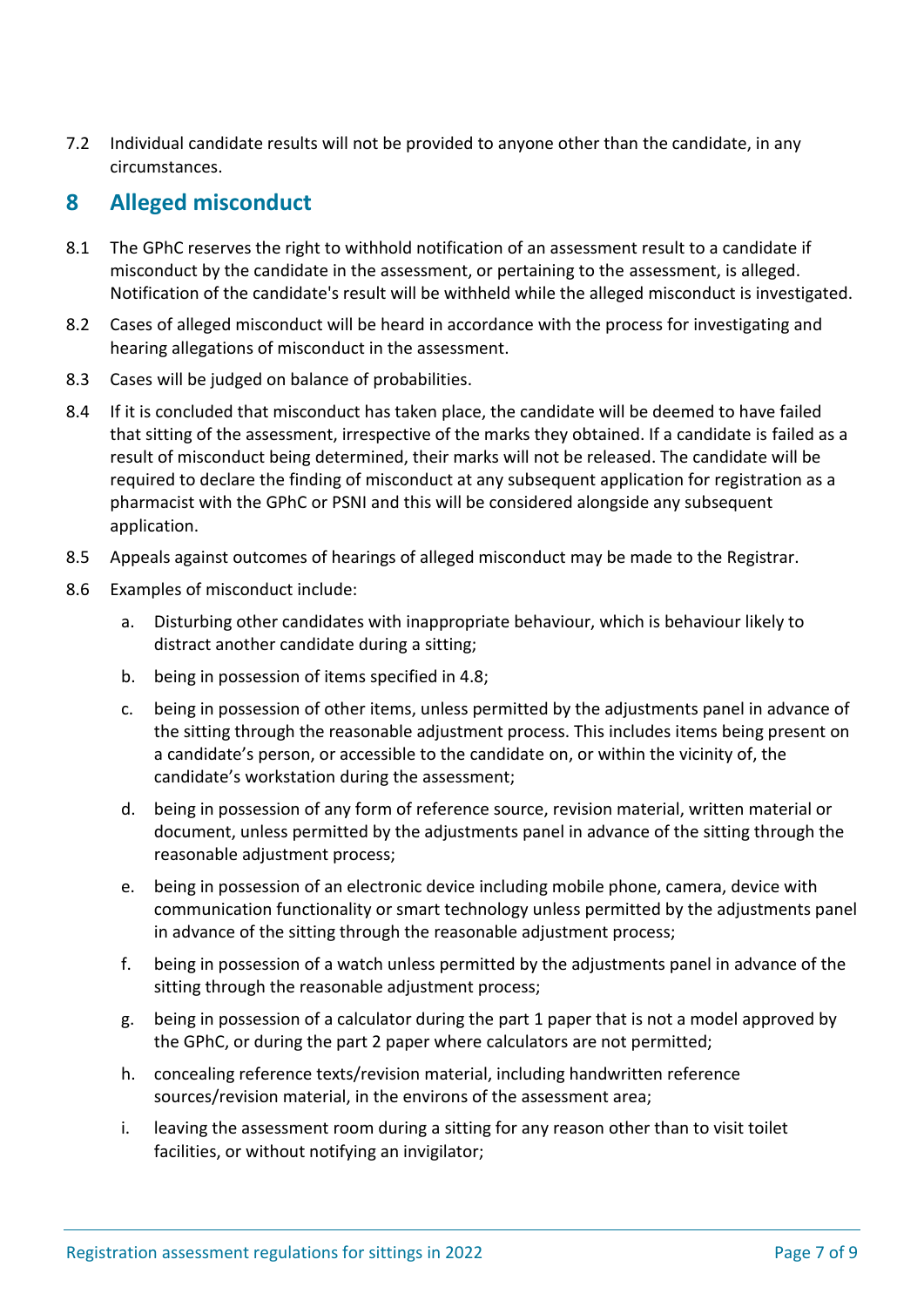- j. being misrepresented during a sitting of the assessment, for example having someone sit the assessment on one's behalf;
- k. attempting to cheat, for example attempting to see and/or copy answers entered by other candidates;
- l. sharing answers with other candidates;
- m. communicating or attempting to communicate with others during a sitting, for example with a mobile phone, smartwatch, other communications device or verbally;
- n. copying, saving, or recording questions.

This list is not exhaustive.

# **9 Quality assurance of candidates' marks**

- 9.1 Processes for the checking of candidates' answers and marks awarded are in place for assurance of accuracy. Processes are reviewed regularly by the board of assessors and the GPhC.
- 9.2 Results are final; no further review of individual marks will be undertaken.

## **10 Appeals**

- 10.1 A candidate who fails an attempt at the assessment may appeal against the fail result on one or more of the following grounds only:
	- 10.1.1 procedural grounds, that is where a procedure was not correctly applied; and/or
	- 10.1.2 where there are exceptional circumstances unique to a candidate that may have affected a candidate's performance during a sitting but were not known and could not have been known to a candidate before or during a sitting.
- 10.2 The following are non-appealable grounds:
	- 10.2.1 failure to bring a functioning calculator that conforms to one of the makes and models specified by the GPhC;
	- 10.2.2 that a candidate was unable to attend a test centre for reasons beyond the GPhC's control, including because government requirements prohibited attendance;
	- 10.2.3 that a request for reasonable adjustment was made, but was not granted by the adjustments panel, or an adjustment was granted by the panel but was not possible to accommodate due to capacity or other reasons;
	- 10.2.4 that a specific need was known to the candidate but an application for reasonable adiustment was not made.
- 10.3 To ensure that an appeal is heard, a candidate must set out the grounds of the appeal in writing and ensure it is received by the GPhC by the specified date, via the method specified.
- 10.4 Exceptional circumstances which could have formed the basis of a request for nullification under 6.4 cannot be used as the basis of an appeal or as evidence in an appeal.
- 10.5 There are only two permissible outcomes to an appeal against a fail result:
	- 10.5.1 the appeal is not upheld, in which case the fail mark stands, and the candidate fails that attempt at the assessment; or